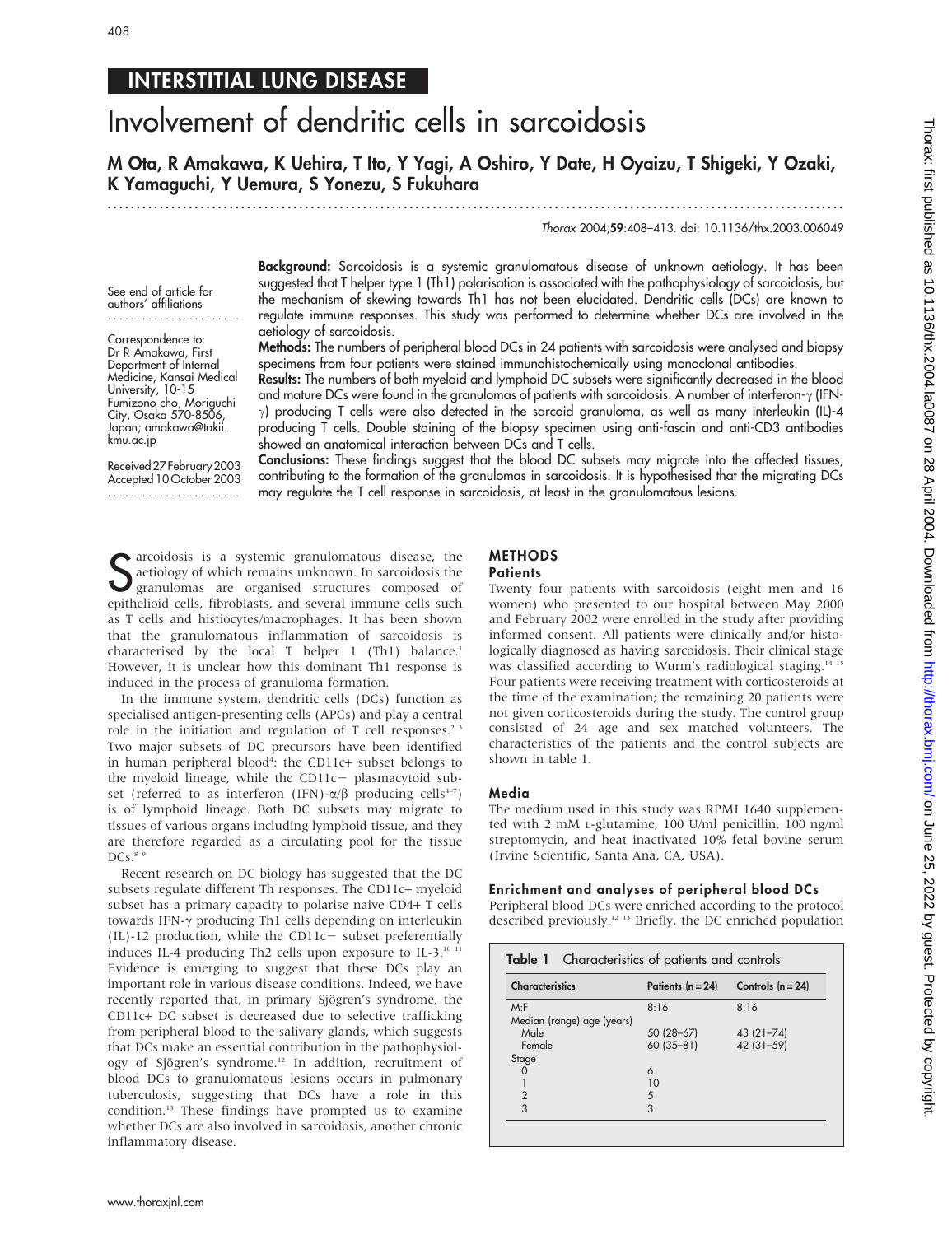| Table 2 Clinical and laboratory findings in patients with sarcoidosis |  |  |  |  |
|-----------------------------------------------------------------------|--|--|--|--|
|-----------------------------------------------------------------------|--|--|--|--|

| Patient/age/sex (biopsied tissue) | <b>Stage</b>        | Corticosteroid           | WBC/µI | <b>PBMC</b><br>$\times$ 10 <sup>5</sup> /ml | Total DC/ml | $CD11c+$<br>cells/ml | $CD11c-$<br>cells/ml |
|-----------------------------------|---------------------|--------------------------|--------|---------------------------------------------|-------------|----------------------|----------------------|
| $1/50/M/s$ kin (leg)              |                     | $+$                      | 8600   | 38.8                                        | 1549        | 849                  | 700                  |
| $2/60/F/s$ kin (arm)              |                     |                          | 4300   | 21.8                                        | 1288        | 996                  | 292                  |
| 3/55/F/lymph node (cervical)      |                     |                          | 5600   | 17.9                                        | 1460        | 948                  | 512                  |
| 4/56/F/lymph node (cervical)      | 2                   |                          | 4200   | 21.8                                        | 429         | 167                  | 262                  |
| 5/60/F                            | $\overline{2}$      |                          | 5200   | 23.2                                        | 2312        | 1737                 | 575                  |
| 6/41/M                            | 3                   |                          | 4700   | 13.0                                        | 5135        | 3877                 | 1258                 |
| 7/67/M                            |                     |                          | 4000   | 20.4                                        | 5700        | 3757                 | 1943                 |
| 8/53/F                            | $\mathsf{O}\xspace$ | $+$                      | 9300   | 22.3                                        | 1052        | 345                  | 707                  |
| 9/35/F                            | $\overline{2}$      | $^{+}$                   | 3900   | 22.5                                        | 701         | 411                  | 290                  |
| 10/66/M                           |                     | $+$                      | 3400   | 66.7                                        | 1279        | 545                  | 734                  |
| 11/64/F                           | 0                   |                          | 5000   | 36.7                                        | 2256        | 1817                 | 439                  |
| 12/28/M                           | $\mathbf 0$         |                          | 5200   | 11.5                                        | 2701        | 1243                 | 1458                 |
| 13/57/F                           | 0                   |                          | 4400   | 17.0                                        | 5220        | 3696                 | 1524                 |
| 14/65/F                           |                     |                          | 3800   | 12.9                                        | 3491        | 1718                 | 1773                 |
| 15/64/F                           | $\overline{2}$      |                          | 5300   | 28.7                                        | 5030        | 3869                 | 1161                 |
| 16/61/F                           |                     |                          | 6100   | 28.5                                        | 4460        | 3288                 | 1172                 |
| 17/32/M                           | $\overline{2}$      | $\overline{\phantom{0}}$ | 5200   | 17.4                                        | 6470        | 3358                 | 3112                 |
| 18/59/F                           | 3                   |                          | 4000   | 10.9                                        | 1041        | 826                  | 215                  |
| 19/31/M                           | 3                   |                          | 6600   | 4.6                                         | 706         | 75                   | 631                  |
| 20/54/F                           | 0                   |                          | 4800   | 8.0                                         | 4429        | 2436                 | 1993                 |
| 21/54/F                           |                     |                          | 5400   | 8.3                                         | 784         | 530                  | 254                  |
| 22/81/F                           |                     | $\overline{\phantom{0}}$ | 6300   | 14.7                                        | 7360        | 5160                 | 2200                 |
| 23/68/F                           | $\mathbf{0}$        |                          | 5200   | 49.9                                        | 2545        | 1057                 | 1488                 |
| 24/54/M                           |                     |                          | 5800   | 46.6                                        | 5432        | 2505                 | 2927                 |

WBC = white blood cells; PBMC = peripheral blood mononuclear cells; DC = dendritic cells.

was obtained from peripheral blood mononuclear cells (PBMCs) by negative immunoselection using anti-CD3 (HIT3a; PharMingen, USA), anti-CD14 (M5E2; PharMingen), and anti-CD19 (B43; PharMingen) monoclonal antibodies (mAbs). The DC enriched population  $(CD3 CD14-\!/CD19-$  cells) was stained with phycoerythrin (PE) labelled anti-CD11c (Leu-5; Becton Dickinson, San Jose, CA, USA), a mixture of fluorescein isothiocyanate (FITC) labelled mAbs against lineage markers (lineage); CD3 (M2Ab; Exalpha, Boston, MA, USA), CD14 (UCHM1; Ancell, Bayport, MN, USA), CD15 (80H5; Immunotech, Marseilles, France), CD16 (3G8; PharMingen), CD19 (HIB19; PharMingen), CD56 (NCAM16.2; Becton Dickinson, France), and phycoerythrincyanin 5.1 (PC5) labelled HLA-DR (IMMU357; Immunotech) and the cells were analysed by FACScan. The blood DC population was identified as the  $lineage - / HLA-DR+ fraction, which was further subdivided$ into a CD11c+ DC subset (CD11c+/lineage-/HLA-DR+ cells) and a CD11c-DC subset (CD11c-/lineage-/HLA-DR+ cells).

Absolute numbers (per ml) of peripheral blood DCs were calculated by multiplying the percentage of the lineage $-/DR+$ population in the DC enriched population by the count (per ml) of the DC enriched population. The absolute number (per ml) of each DC fraction was calculated by multiplying the percentage of each fraction within the lineage-/DR+ population by the total number of the lineage $-\sqrt{DR}$ + population.

#### Immunohistochemical staining

Biopsy specimens of lymph nodes from two patients with sarcoidosis (nos 6 and 18) and of skin (erythematous lesion) from two further patients (nos 1 and 7) were immediately fixed in 10% formalin solution, embedded in paraffin, and frozen. Histological examination was performed with haematoxylin and eosin staining and immunohistochemical staining using several mAbs. Anti-fascin mAb (55K-2; Dako), anti-HLA-DR mAb (LN-3; Nichirei, Tokyo, Japan), anti-IL-4 mAb (MAB304; RD, Minneapolis, MN, USA), anti-CD4 mAb (1F6; Nichirei), and anti-CD8 mAb (C8/144B; Nichirei) were used for paraffin treated samples, and anti-IFN- $\gamma$  mAb (45.15; Ancell), anti-IFN- $\alpha$  mAb (Genzyme,



Figure 1 Mean number of (A) total blood dendritic cells (DCs), (B)  $CD11c+$  cells and (C)  $CD11c-$  cells in patients with sarcoidosis. The numbers were significantly lower than in normal control subjects.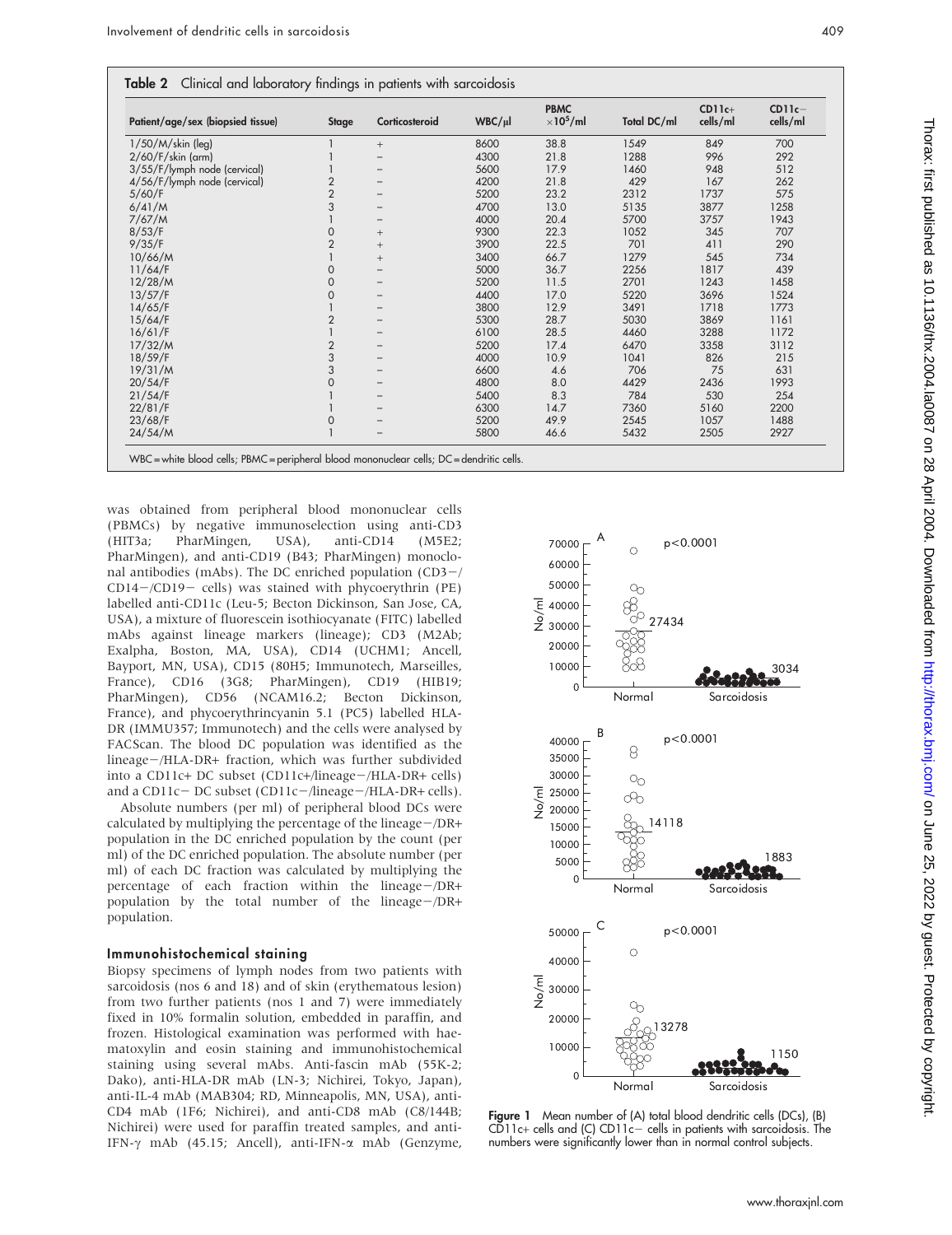Cambridge, MA, USA), anti-DC-LAMP mAb (104.G4; Immunotech), and anti-IL-4 mAb were used for frozen samples. The avidin-biotin-peroxidase complex method using a labelled streptavidin-biotin kit (Dako, Carpinteria, CA, USA) with haematoxylin and diaminobenzidine was used for immunohistochemical staining.

In addition, immunohistochemical double staining was performed on the tissue sections using the alkaline phosphatase technique. Anti-fascin mAb and anti-CD3 mAb (08- 0102; Zymed, San Francisco, CA, USA), anti-fascin mAb and anti-HLA-DR mAb, anti- DC-LAMP mAb and anti-fascin mAb, and anti-IL-4 mAb and anti-CD3 mAb were used as the primary and secondary antibodies, respectively.

#### Statistical analysis

The Mann-Whitney U test was used for statistical analysis with a StatView statistical program (Abacus Concepts, Berkley, CA). Differences were considered significant when p values were less than 0.05.

### RESULTS

### Numbers of blood DC subsets

The white blood cell (WBC) count was within the normal range (3000–8000 cells/ $\mu$ l) in 22 of the 24 patients (table 2). Two patients (nos 1 and 8) had a slightly increased WBC count. There was no significant difference in WBC count between the patients and the normal controls (data not shown). However, the total number of peripheral blood DCs was significantly decreased in patients with sarcoidosis compared with normal healthy volunteers (sarcoidosis: mean 3034 cells/ml (range 429–7360); controls: mean 27 434 cells/ ml (range  $9775-66580$ ); p<0.001, fig 1A). The numbers of  $CD11c+$  and  $CD11c-$  DC subsets were also significantly

decreased in patients with sarcoidosis (CD11c+ DCs: sarcoidosis: mean 1883 cells/ml (range 75–5160); controls: mean 14 118 cells/ml (range 2426-36 366), p<0.001; CD11c- DCs: sarcoidosis: mean 1150 cells/ml (range 215–3112); controls: mean 13 278 cells/ml (range 3470–43 410); p<0.001, fig 1B, C). Although four of the 24 patients were being treated with corticosteroids at the time of the study, similar results were observed in the 20 patients who were not receiving corticosteroid treatment (total peripheral blood DCs: mean 3412 cells/ml; CD11c+ cells: mean 2148 cells/ml; CD11ccells: mean 1259 cells/ml).

#### Immunohistochemical staining of sarcoid granuloma

Haematoxylin-eosin staining and immunohistochemical staining were performed on the biopsy samples of skin from two patients with sarcoidosis (nos 1 and 2) and of lymph node from two further patients (nos 3 and 4); similar results were obtained for all four specimens (figs 2, 3, and 4). Histological examination showed a pattern typical of sarcoid granuloma with an epithelioid core and a surrounding layer of infiltrated lymphocytes (fig 2A). A large number of CD4+ cells and a smaller but considerable number of CD8+ cells had infiltrated the lymphocyte layer (fig 2B and C). A number of fascin (mature DC specific marker) positive mononuclear cells were also found in this layer in sarcoid granulomas (fig 2D), as well as DC-LAMP (another DC specific marker) positive cells and HLA-DR positive cells (fig 2E and F). Double staining with anti-fascin mAb and anti-HLA-DR mAb showed that fascin positive cells were basically all HLA-DR positive (fig 3A and B). However, HLA-DR positive fascin negative cells were also detected. Furthermore, double staining showed that both fascin and DC-LAMP positive cells with prominent dendritic projections had infiltrated the lymphocyte layer (fig 3C). On the other



Figure 2 Immunohistochemical staining of lymph nodes of sarcoidosis. Representative data from one patient (no 3) are shown. (A) Haematoxylin and eosin; (B) anti-CD4- mAb; (C) CD8- mAb; (D) fascin- mAb; (E) DC-LAMP- mAb; (F) HLA-DR- mAb.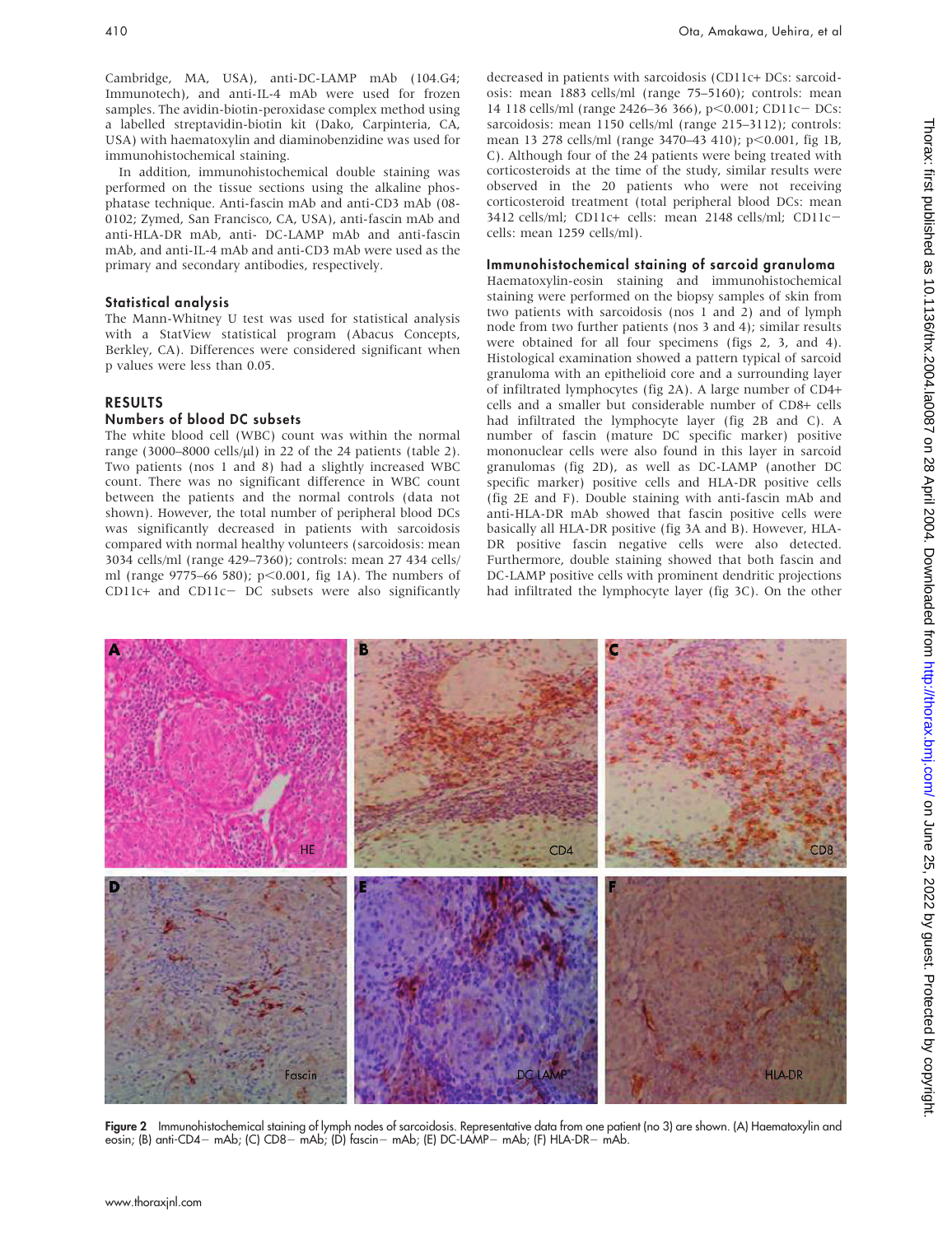hand, double staining with anti-fascin mAb and anti-CD3 mAb showed that many CD3+ cells were in contact with fascin positive mononuclear cells in the lymphocyte layer (fig 3D and E), suggesting that DCs functionally interact with T cells in the granulomatous lesions of sarcoidosis.

We also found that many IFN- $\gamma$  producing cells had infiltrated the lymphocyte layer (fig 4A). A substantial number of IL-4 producing cells were also detected in the lymphocyte layer and also inside the epithelioid core of the granuloma (fig 4B). Double staining of IL-4 and CD3 revealed the existence of three types of cells in the granuloma: IL-4+ CD3+ cells, IL-4+ CD3- cells, and IL-4- CD3+ cells (fig 4C and D). However, no IFN- $\alpha$  producing cells were seen in the biopsy samples. All of the histological findings described were observed in all four of the patients examined.

#### **DISCUSSION**

Accumulating evidence has shown that, under inflammatory conditions like infection, DCs infiltrate tissues in response to danger signals such as cytokines and chemokines.<sup>23</sup> We therefore hypothesised that blood DCs migrate to sarcoid granulomatous lesions where they accumulate, causing a decrease in blood DCs. In support of this hypothesis, we found that the number of total blood DCs was significantly decreased in patients with sarcoidosis. This decrease was the result of a significant decrease in both CD11c+ myeloid and CD11c- plasmacytoid DC subsets. Histologically, a number of fascin+ HLA-DR+ cells and fascin+ DC-LAMP+ cells were found in the lymphocyte layer of the granuloma but not in the epithelioid core. Fascin is an actin bundling protein and is expressed in mature DCs,<sup>16</sup> while DC-LAMP is a specific marker of lysosomes of mature DCs.<sup>17</sup> HLA-DR, on the other

hand, is not a specific but an essential molecule of DCs. Based on these findings, we concluded that a number of mature DCs infiltrated exclusively into the lymphocyte layer of the sarcoid granuloma. The decrease in immature blood DCs and the accumulation of mature DCs in the granuloma suggest that DCs experience a maturation process during or after their movement from the blood to the granuloma. Previous studies have suggested the presence of DCs in sarcoid granulomatous lesions because of the detection of S-100 positive cells.18 However, S-100 protein is not established as a highly specific marker of DCs. This study shows unequivocally that DCs infiltrate into sarcoid granulomas in humans. We have recently suggested that the recruitment of blood DC subsets to inflammatory lesions might occur in patients with tuberculosis.<sup>13</sup> However, the blood DC subtype that predominantly decreases and the extent of the decrease seem to differ between tuberculosis and sarcoidosis. In tuberculosis the numbers of myeloid DCs, but not lymphoid DCs, are significantly decreased in the blood, whereas in sarcoidosis both DC subsets are significantly lower, suggesting a different level of involvement of DCs in the pathophysiology of the two diseases.

In a murine model of sarcoidosis CD11c+ DC precursors increased in the peripheral blood and DC precursors were recruited from the circulation into Propionibacterium acnes induced granulomas in the liver.<sup>19</sup> This apparently differs from the findings in our study of decreased DC subsets in the blood of patients with sarcoidosis. This discrepancy may reflect different study conditions; the murine study looked at a relatively acute phase of bacteria induced granuloma formation while we examined a steady state chronic phase of the disease.



Figure 3 Immunohistochemical staining of lymph nodes of sarcoidosis. Representative data from two patients (no 2: A, B, C; no 3: D, E) are shown. (A, B) Double staining with anti-HLA-DR mAb (red) and anti-fascin mAb (brown). Original magnification  $\times100$  (A) and  $\times1000$  (B). (C) Double staining with anti-DC-LAMP mAb (red) and anti-fascin mAb (brown). Original magnification ×500. (D, E) Double staining with anti-CD3 mAb (red) and antifascin mAb (brown). Original magnification  $\times$  200 (D) and  $\times$ 1000 (E).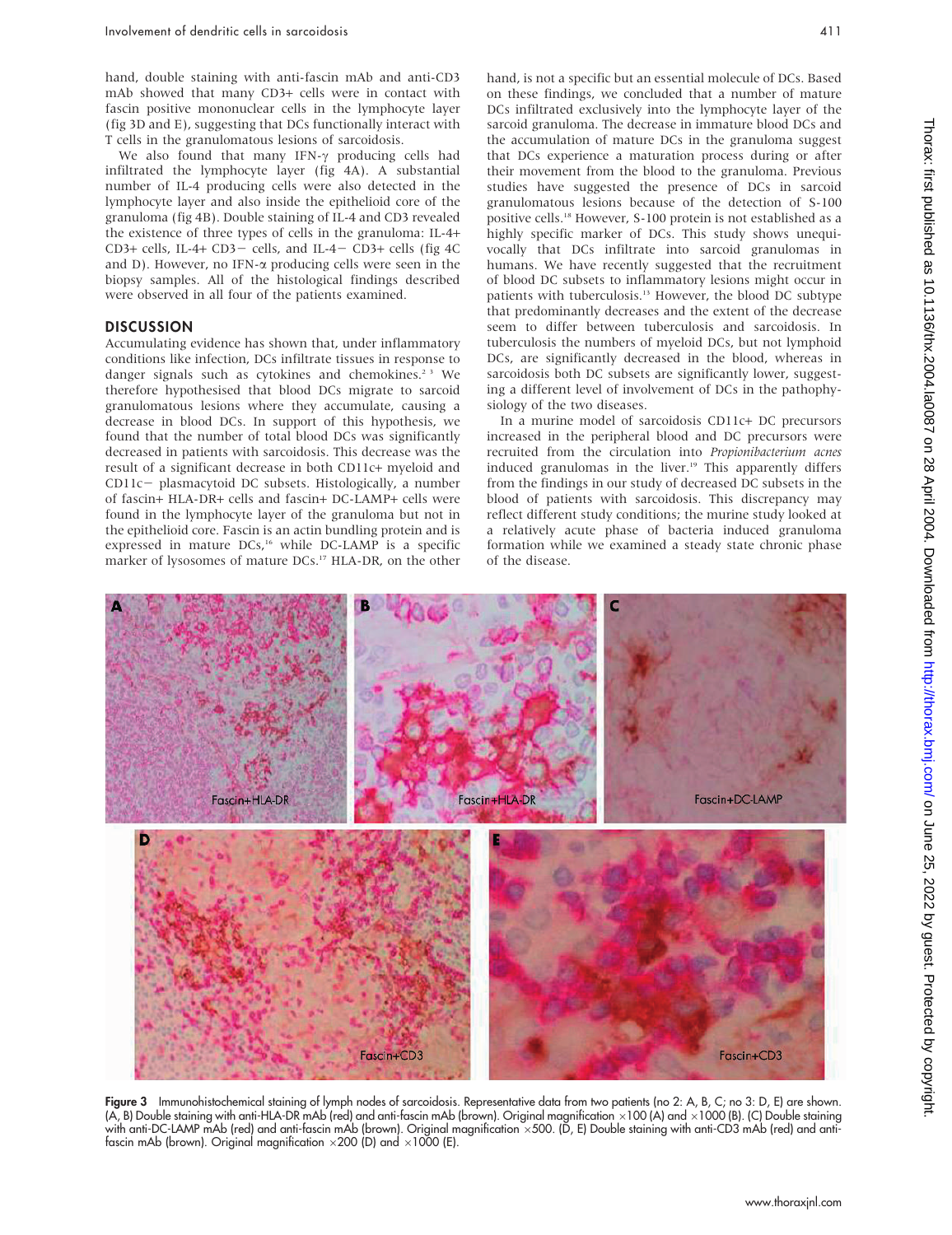

Figure 4 Immunohistochemical staining of lymph nodes and skin of patients with sarcoidosis. Representative data from two patients (no 3: A, B; no 1: C, D) are shown. (A, B) Staining with (A) anti-IFN- $\gamma-$  mAb and (B) IL-4– mAb. Original magnification ×200. (C, D) Double staining with anti-CD3 mAb (red) and anti-IL-4 mAb (brown). Original magnitication ×500 (C) and ×1000 (D). (D) Staining ot the epithelioid core ot the granuloma showing three types of cells: (a) IL-4+ CD3+ cells, (b) IL-4+ CD3- cells, (c) IL-4- CD3+ cells.

We detected a number of IFN- $\gamma$  producing T cells mostly in the lymphocyte layer of the granuloma. These might be CD4+ or CD8+ because many CD4+ and CD8+ T cells were found to be infiltrating the lymphocyte layer. Previous studies have shown that IFN- $\gamma$  producing Th1 cells accumulate predominantly in sarcoid granulomatous lesions, emphasising the importance of Th1 rather than Th2 in sarcoidosis.<sup>1 20-23</sup> However, we also consistently found a significant number of IL-4 producing CD3+ T cells in the epithelioid core of the granuloma. This indicates the presence of Th2 cells or T cytotoxic type 2 (Tc2) cells, and suggests certain functional roles of these cells. One previous study suggested that Th2 cells were of relevance in pulmonary fibrosis in patients with sarcoidosis.<sup>24</sup> However, all patients who were histologically examined for affected tissues in this study demonstrated the presence of IL-4 producing T cells in the granuloma despite the absence of pulmonary fibrosis. One possibility is that the IL-4 producing T cells reflect a feedback mechanism that attenuates an overload of Th1 because IL-4 is known to counteract IFN- $\gamma$  production of T cells.<sup>10</sup> Interestingly, IL-4 producing CD3- cells were also detected in the granuloma, especially in the epithelioid core. These might represent mast cells which are known to be present in granulomatous tissues.<sup>25</sup>

DCs play an essential role in the induction of antigenspecific T cell responses.<sup>23</sup> In the DC1/DC2 paradigm, DC1 (myeloid DCs) drive naive T cells towards Th1 cells, while DC2 (lymphoid DCs) promote the differentiation of naive T cells into Th2 cells.<sup>10</sup> It is therefore possible that the IFN- $\gamma$ producing T cells and the IL-4 producing T cells found in the sarcoid granuloma are generated by the interaction with DC1 and DC2, respectively. Indeed, double staining of fascin and CD3 showed an anatomical interaction between DCs and T cells in the lymphocyte layer of the sarcoid granuloma. Further studies of the expression profile of various cytokines and other molecules in these cells are needed to elucidate more precisely the nature of the interaction between these cell types.

In conclusion, we found a significant decrease in both myeloid and lymphoid DC subsets in the blood and an accumulation of DCs in the lymphocyte layer of granulomas in patients with sarcoidosis, implying a recruitment of blood DCs to the granuloma. We also found IFN- $\gamma$  producing T cells and IL-4 producing T cells in the sarcoid granuloma, which might be produced by an interaction with infiltrating DCs. These findings will help us to elucidate the pathophysiology of sarcoidosis and may open up new avenues of research into this enigmatic disease.

# .....................

Authors' affiliations M Ota, R Amakawa, K Uehira, T Ito, Y Yagi, A Oshiro, Y Date, H Oyaizu, T Shigeki, Y Ozaki, K Yamaguchi, S Fukuhara, First Department of Internal Medicine, Kansai Medical University, 10-15 Fumizono-cho, Moriguchi, Osaka 570-8506, Japan Y Uemura, Surgical Pathology, Kansai Medical University, 10-15 Fumizono-cho, Moriguchi, Osaka 570-8506, Japan S Yonezu, Department of Internal Medicine, Hyogo Prefectural

Amagasaki Hospital, 1-1-1 Daimotsu-cho, Amagasaki, Hyogo 660- 0828, Japan

This work was supported by Research Fellowships of the Japan Society for the Promotion of Science for Young Scientists.

## REFERENCES

- 1 Robinson BW, McLemore TL, Crystal RG, et al. Gamma interferon is spontaneously released by alveolar macrophages and lung T-lymphocytes in
- patients with pulmonary sarcoidosis. *J Clin Invest* 1985;**75**:1488–95.<br>2 **Steinman RM**. The dendritic cell system and its role in immunogenicity. Annu Rev Immunol 1991;9:271–96.
- 3 Banchereau J, Steinman RM. Dendritic cells and the control of immunity. Nature 1998;392:245–52.
- 4 O'Doherty U, Peng M, Gezelter S, et al. Human blood contents two subsets of dendritic cells, one immunologically mature and the other immature. Immunology 1994;82:487–93.